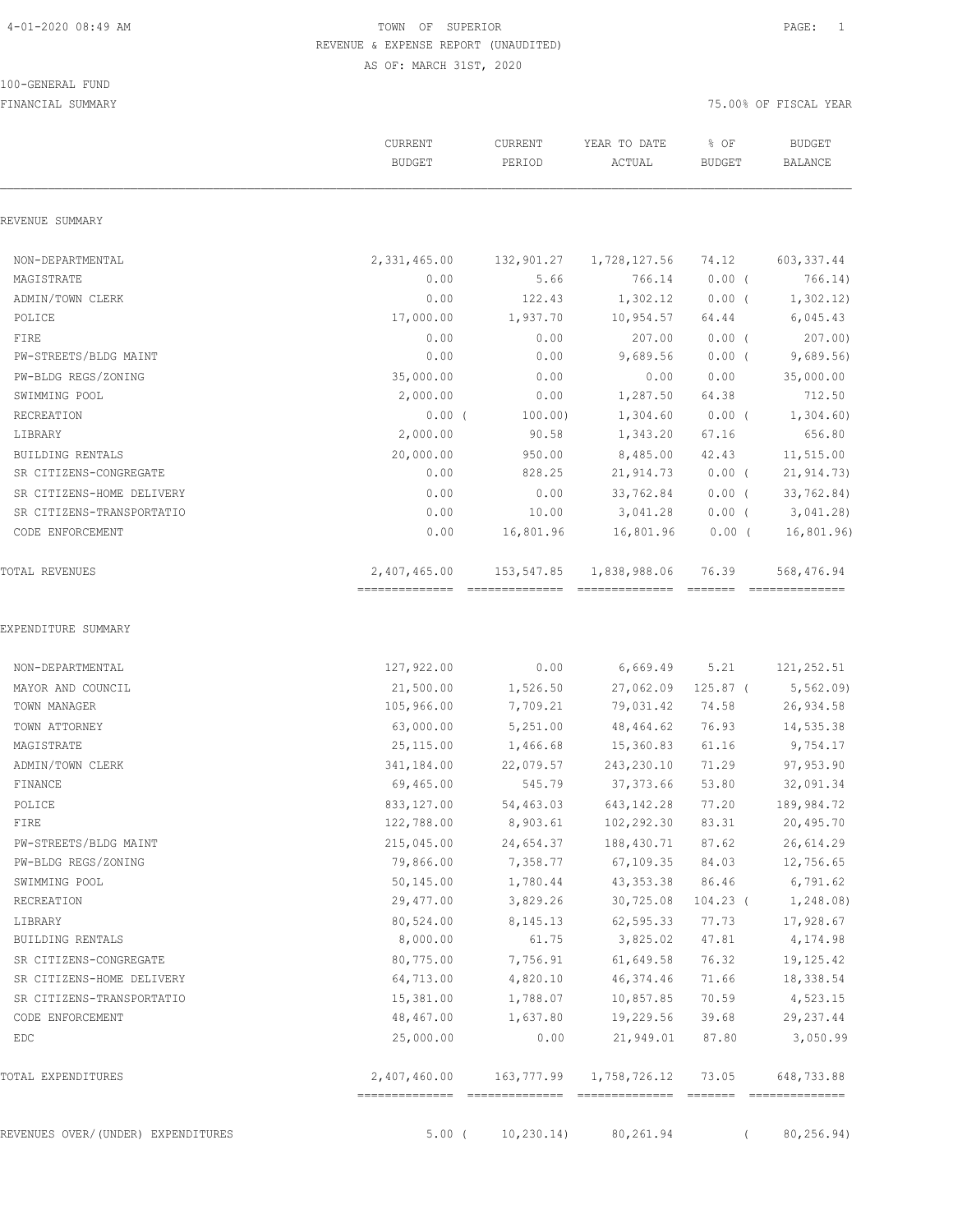|                                    | CURRENT<br><b>BUDGET</b>    | CURRENT<br>PERIOD | YEAR TO DATE<br>ACTUAL                 | % OF<br><b>BUDGET</b> | <b>BUDGET</b><br>BALANCE |
|------------------------------------|-----------------------------|-------------------|----------------------------------------|-----------------------|--------------------------|
| REVENUE SUMMARY                    |                             |                   |                                        |                       |                          |
| NON-DEPARTMENTAL                   | 17,481.00                   | 660.00            | 4,530.00 25.91                         |                       | 12,951.00                |
| TOTAL REVENUES                     | 17,481.00<br>============== | 660.00            | 4,530.00<br>==============             | 25.91                 | 12,951.00                |
| EXPENDITURE SUMMARY                |                             | ==============    |                                        |                       |                          |
| NON-DEPARTMENTAL                   | 17,481.00                   |                   | 2,929.51 31,883.84 182.39 ( 14,402.84) |                       |                          |
| TOTAL EXPENDITURES                 | 17,481.00                   | 2,929.51          | 31,883.84 182.39 (                     |                       | 14,402.84)               |
| REVENUES OVER/(UNDER) EXPENDITURES |                             |                   | $0.00$ ( 2,269.51) ( 27,353.84)        |                       | 27,353.84                |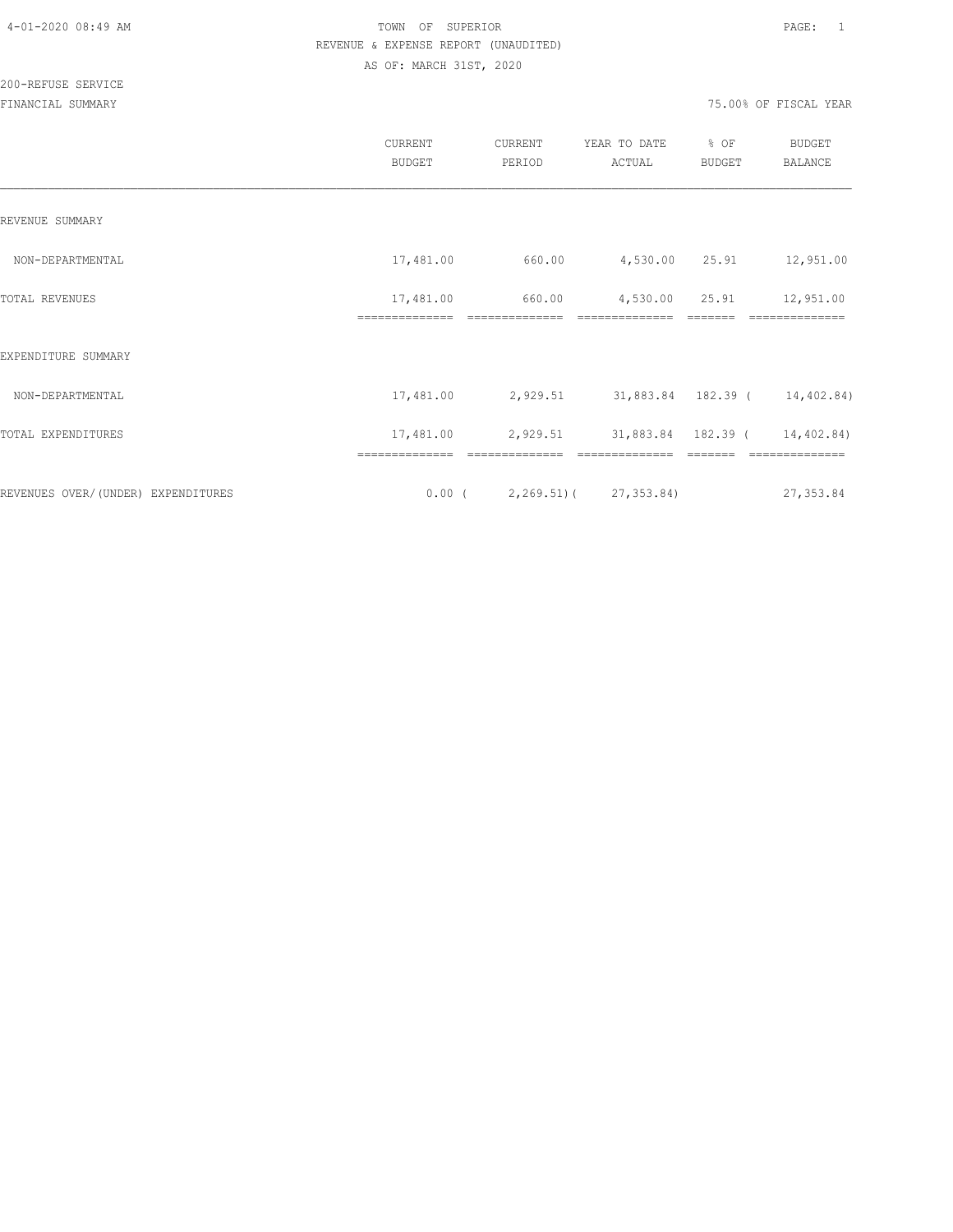210-SEWER

### 4-01-2020 08:49 AM TOWN OF SUPERIOR PAGE: 1 REVENUE & EXPENSE REPORT (UNAUDITED) AS OF: MARCH 31ST, 2020

|                                    | CURRENT<br><b>BUDGET</b>     | CURRENT<br>PERIOD           | YEAR TO DATE<br>ACTUAL      | % OF<br><b>BUDGET</b> | <b>BUDGET</b><br>BALANCE                 |
|------------------------------------|------------------------------|-----------------------------|-----------------------------|-----------------------|------------------------------------------|
| REVENUE SUMMARY                    |                              |                             |                             |                       |                                          |
| NON-DEPARTMENTAL                   | 425,622.00                   | 32,374.00                   | 300,350.93 70.57            |                       | 125, 271.07                              |
| <b>TOTAL REVENUES</b>              | 425,622.00<br>============== | 32,374.00                   | 300,350.93                  | 70.57                 | 125,271.07<br>==========                 |
| EXPENDITURE SUMMARY                |                              |                             |                             |                       |                                          |
| NON-DEPARTMENTAL                   | 425,622.00                   | 16,057.31 247,359.15 58.12  |                             |                       | 178,262.85                               |
| TOTAL EXPENDITURES                 | 425,622.00                   | 16,057.31                   | 247,359.15 58.12            |                       | 178,262.85                               |
| REVENUES OVER/(UNDER) EXPENDITURES | ==============<br>0.00       | ==============<br>16,316.69 | ==============<br>52,991.78 | =======               | --------------<br>52, 991.78<br>$\left($ |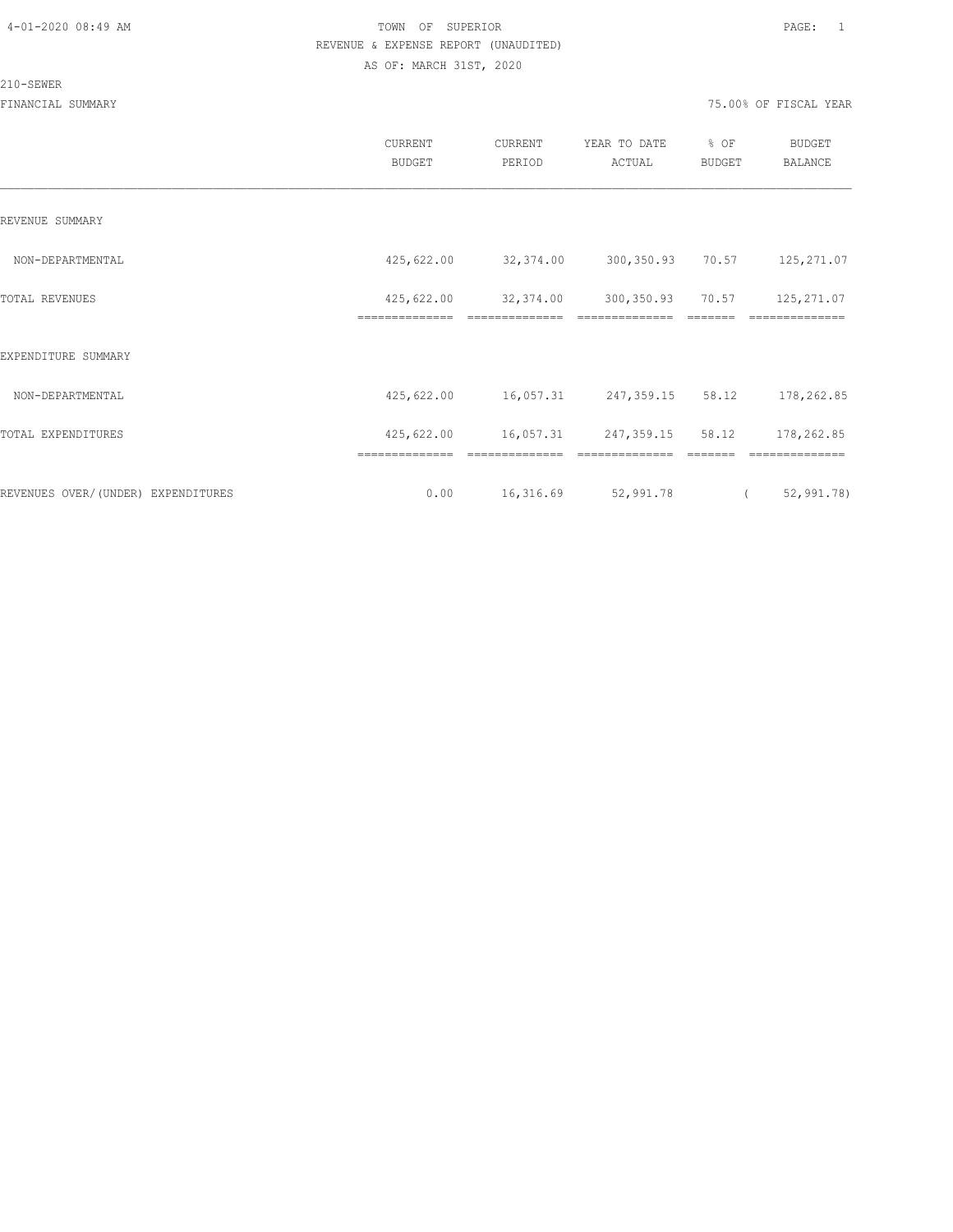#### 220-AMBULANCE

|                                     | <b>CURRENT</b><br><b>BUDGET</b> | CURRENT<br>PERIOD                | YEAR TO DATE<br>ACTUAL          | % OF<br><b>BUDGET</b> | <b>BUDGET</b><br>BALANCE |
|-------------------------------------|---------------------------------|----------------------------------|---------------------------------|-----------------------|--------------------------|
| REVENUE SUMMARY                     |                                 |                                  |                                 |                       |                          |
| NON-DEPARTMENTAL                    | 470,333.00                      | 129.88                           | 237,860.17 50.57                |                       | 232,472.83               |
| TOTAL REVENUES                      | 470,333.00<br>==============    | 129.88                           | 237,860.17<br>==============    | 50.57                 | 232, 472.83              |
| EXPENDITURE SUMMARY                 |                                 |                                  |                                 |                       |                          |
| NON-DEPARTMENTAL                    | 470, 333.00                     | 29,183.42                        | 336,761.60                      | 71.60                 | 133,571.40               |
| TOTAL EXPENDITURES                  | 470,333.00                      |                                  | 29, 183. 42 336, 761. 60 71. 60 |                       | 133,571.40               |
|                                     |                                 |                                  |                                 |                       |                          |
| REVENUES OVER/ (UNDER) EXPENDITURES |                                 | $0.00$ ( 29,053.54) ( 98,901.43) |                                 |                       | 98,901.43                |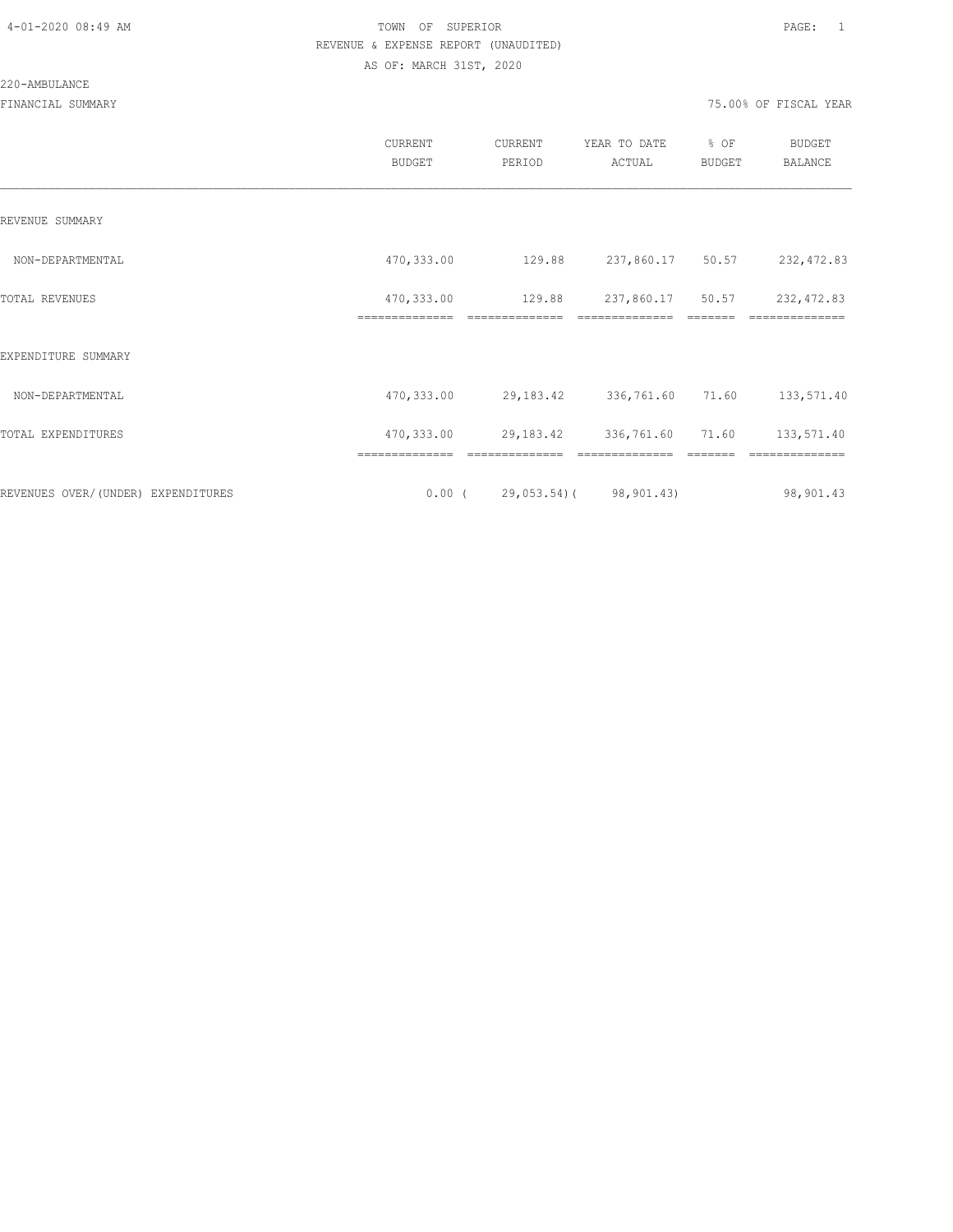#### 230-CEMETARY

|                                    | CURRENT<br>BUDGET | CURRENT<br>PERIOD | YEAR TO DATE<br>ACTUAL | % OF<br>BUDGET | <b>BUDGET</b><br>BALANCE |
|------------------------------------|-------------------|-------------------|------------------------|----------------|--------------------------|
| REVENUE SUMMARY                    |                   |                   |                        |                |                          |
| NON-DEPARTMENTAL                   | 27,985.00         | 450.00            | 18,275.00 65.30        |                | 9,710.00                 |
| TOTAL REVENUES                     | 27,985.00         | 450.00            | 18,275.00              | 65.30          | 9,710.00                 |
| EXPENDITURE SUMMARY                | ==============    | ==============    | ==============         |                |                          |
| NON-DEPARTMENTAL                   | 27,985.00         | 801.23            | 10,961.94 39.17        |                | 17,023.06                |
| TOTAL EXPENDITURES                 | 27,985.00         | 801.23            | 10,961.94              | 39.17          | 17,023.06                |
|                                    |                   |                   |                        |                |                          |
| REVENUES OVER/(UNDER) EXPENDITURES | $0.00$ (          | 351.23)           | 7,313.06               | $\sqrt{2}$     | 7,313.06                 |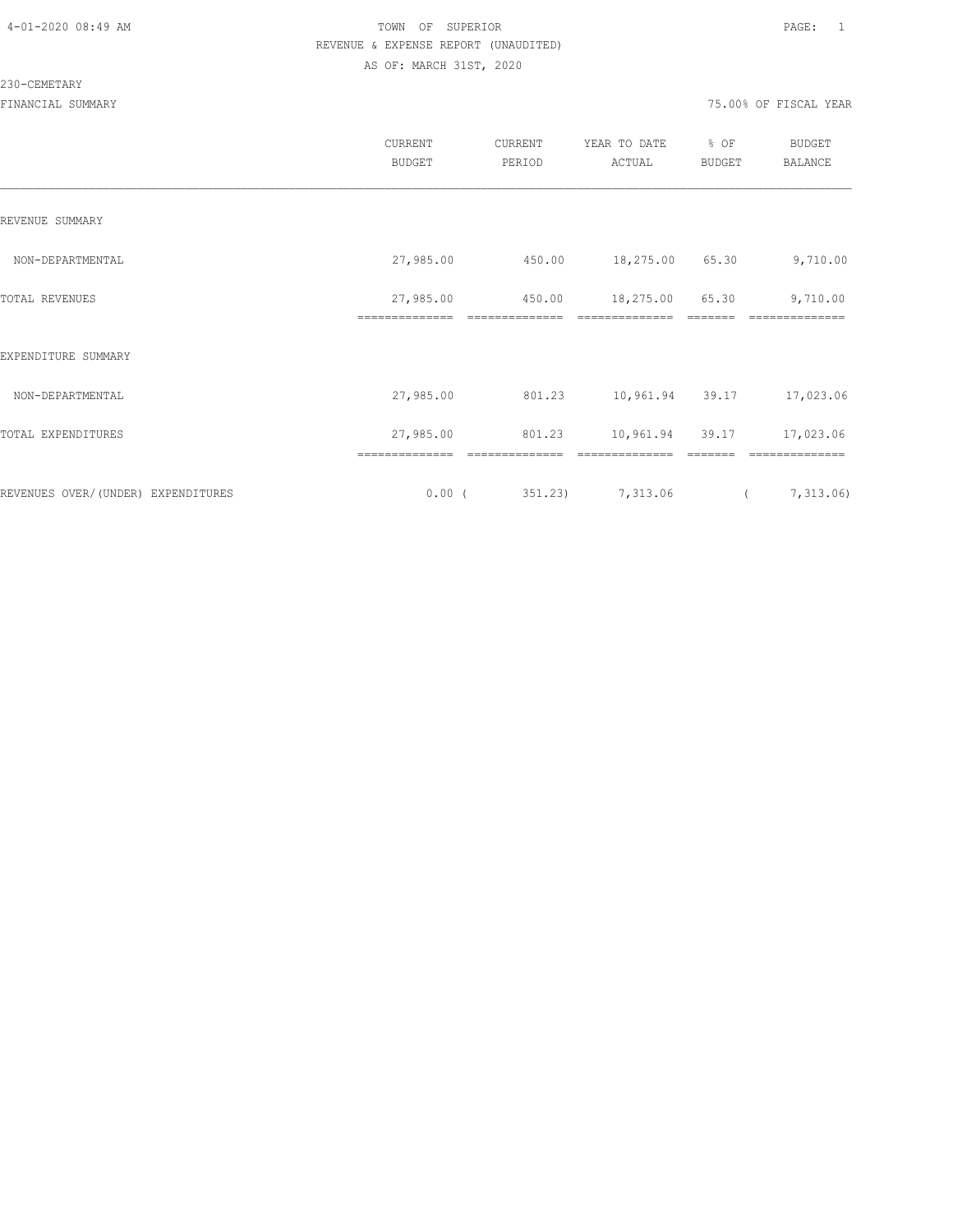## 300-HIGHWAY USERS REVENUE

|                                     | CURRENT<br><b>BUDGET</b>     | CURRENT<br>PERIOD | YEAR TO DATE<br>ACTUAL | % OF<br><b>BUDGET</b> | <b>BUDGET</b><br><b>BALANCE</b> |  |
|-------------------------------------|------------------------------|-------------------|------------------------|-----------------------|---------------------------------|--|
| REVENUE SUMMARY                     |                              |                   |                        |                       |                                 |  |
| NON-DEPARTMENTAL                    | 885,386.00                   | 22,571.17         | 388,963.81             | 43.93                 | 496, 422.19                     |  |
| TOTAL REVENUES                      | 885,386.00<br>============== | 22,571.17         | 388,963.81             | 43.93                 | 496, 422.19                     |  |
| EXPENDITURE SUMMARY                 |                              |                   |                        |                       |                                 |  |
| NON-DEPARTMENTAL                    | 885,386.00                   | 25,206.50         | 345,586.20             | 39.03                 | 539,799.80                      |  |
| TOTAL EXPENDITURES                  | 885,386.00                   | 25,206.50         | 345,586.20             | 39.03                 | 539,799.80                      |  |
| REVENUES OVER/ (UNDER) EXPENDITURES | 0.00(                        |                   | 2,635.33) 43,377.61    | $\sqrt{2}$            | 43, 377.61)                     |  |
|                                     |                              |                   |                        |                       |                                 |  |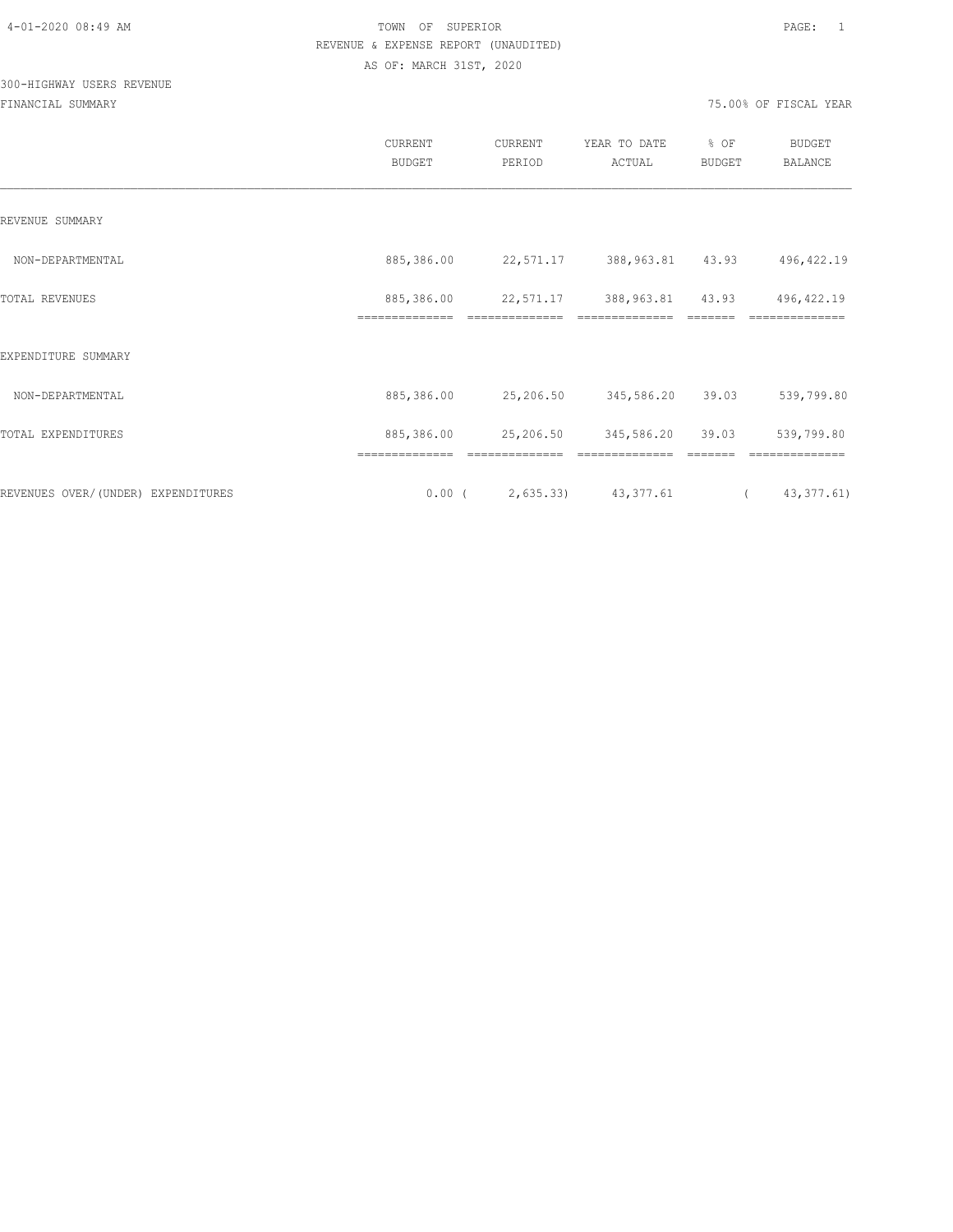|                                    | <b>CURRENT</b><br><b>BUDGET</b> | CURRENT<br>PERIOD          | YEAR TO DATE<br>ACTUAL | % OF<br>BUDGET | BUDGET<br><b>BALANCE</b> |
|------------------------------------|---------------------------------|----------------------------|------------------------|----------------|--------------------------|
| REVENUE SUMMARY                    |                                 |                            |                        |                |                          |
| NON-DEPARTMENTAL                   | 199,835.00                      | 15,219.23 110,258.85 55.17 |                        |                | 89,576.15                |
| TOTAL REVENUES                     | 199,835.00<br>==============    | 15,219.23                  | 110,258.85             | 55.17          | 89,576.15                |
| EXPENDITURE SUMMARY                |                                 |                            |                        |                |                          |
| NON-DEPARTMENTAL                   | 199,835.00                      | 5,645.74 159,879.82        |                        | 80.01          | 39,955.18                |
| TOTAL EXPENDITURES                 | 199,835.00                      | 5,645.74 159,879.82        |                        | 80.01          | 39,955.18                |
|                                    | ==============                  | ==============             | ==============         |                | ==============           |
| REVENUES OVER/(UNDER) EXPENDITURES | 0.00                            |                            | 9,573.49 (49,620.97)   |                | 49,620.97                |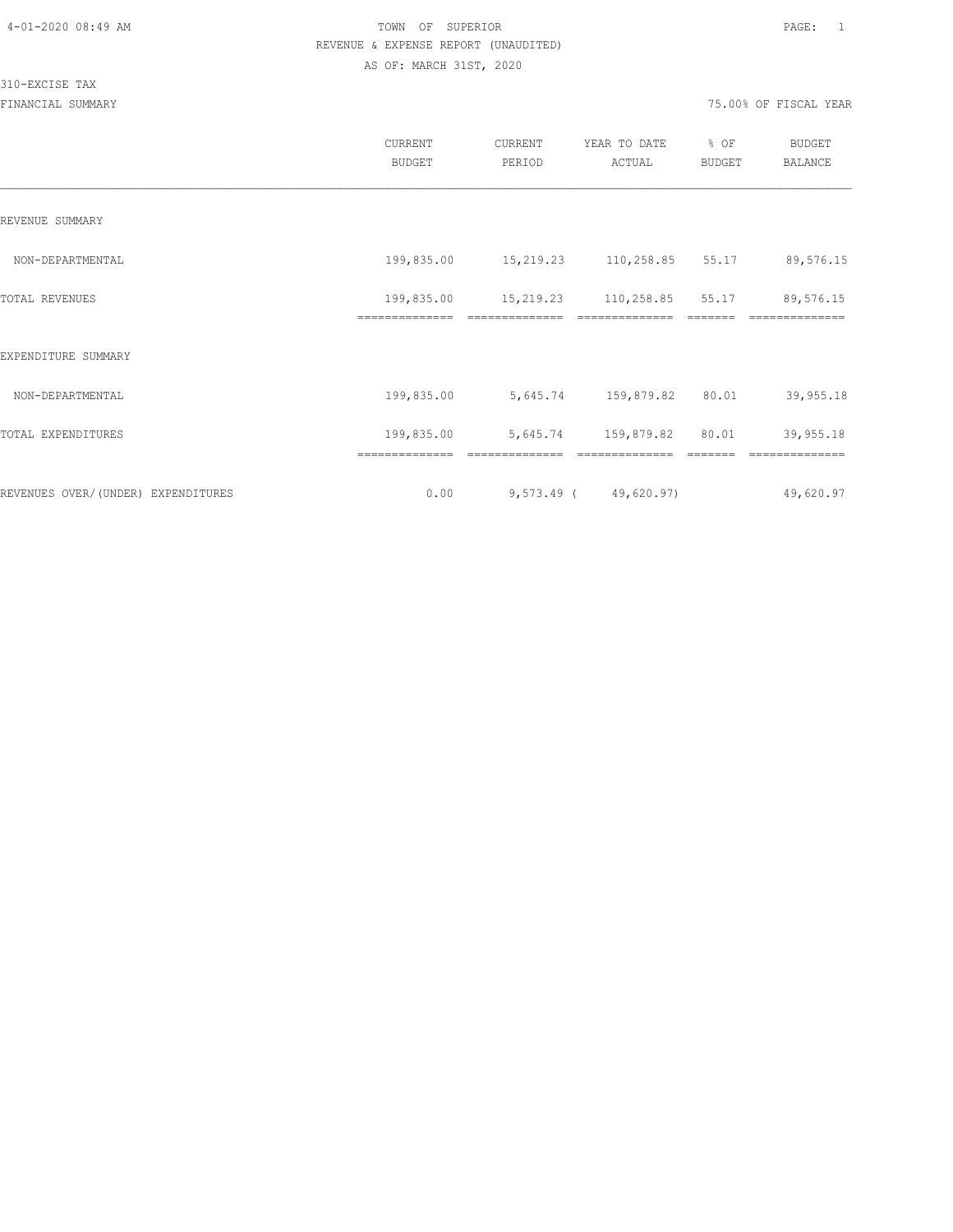|                     | CURRENT<br>BUDGET | CURRENT<br>PERIOD              | YEAR TO DATE<br>ACTUAL           | $\div$ OF<br>BUDGET | BUDGET<br>BALANCE                |
|---------------------|-------------------|--------------------------------|----------------------------------|---------------------|----------------------------------|
| REVENUE SUMMARY     |                   |                                |                                  |                     |                                  |
| EXPENDITURE SUMMARY | ==============    | ______________<br>____________ | ______________<br>______________ | --------<br>_______ | --------------<br>______________ |
|                     | ==============    | ==============                 | ==============                   | --------<br>------  | ==============                   |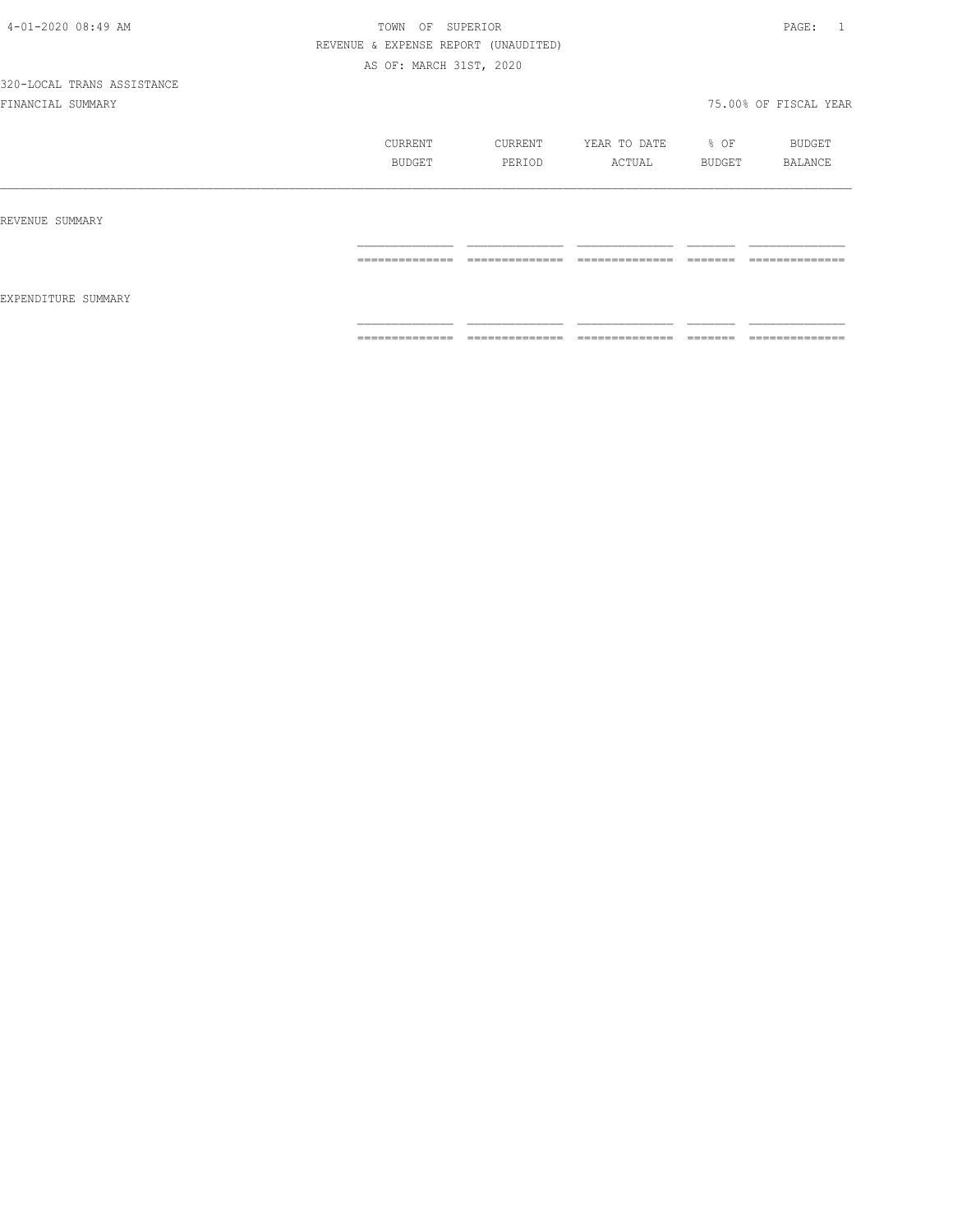400-GADA BOND

|                     | CURRENT<br>BUDGET | CURRENT<br>PERIOD | YEAR TO DATE<br>ACTUAL                                                                                                                                                                                                                                                                                                                                                                                                                                                                       | % OF<br>BUDGET     | BUDGET<br>BALANCE |
|---------------------|-------------------|-------------------|----------------------------------------------------------------------------------------------------------------------------------------------------------------------------------------------------------------------------------------------------------------------------------------------------------------------------------------------------------------------------------------------------------------------------------------------------------------------------------------------|--------------------|-------------------|
| REVENUE SUMMARY     |                   |                   |                                                                                                                                                                                                                                                                                                                                                                                                                                                                                              |                    |                   |
| EXPENDITURE SUMMARY | --------------    | ==============    | $\begin{array}{c} \multicolumn{2}{c} {\textbf{1}} & \multicolumn{2}{c} {\textbf{2}} & \multicolumn{2}{c} {\textbf{3}} & \multicolumn{2}{c} {\textbf{4}} \\ \multicolumn{2}{c} {\textbf{2}} & \multicolumn{2}{c} {\textbf{3}} & \multicolumn{2}{c} {\textbf{4}} & \multicolumn{2}{c} {\textbf{5}} & \multicolumn{2}{c} {\textbf{6}} \\ \multicolumn{2}{c} {\textbf{5}} & \multicolumn{2}{c} {\textbf{6}} & \multicolumn{2}{c} {\textbf{7}} & \multicolumn{2}{c} {\textbf{8}} & \multicolumn{$ |                    | ==============    |
|                     | --------------    | ==============    | ______________<br>_______________                                                                                                                                                                                                                                                                                                                                                                                                                                                            | --------<br>====== | ==============    |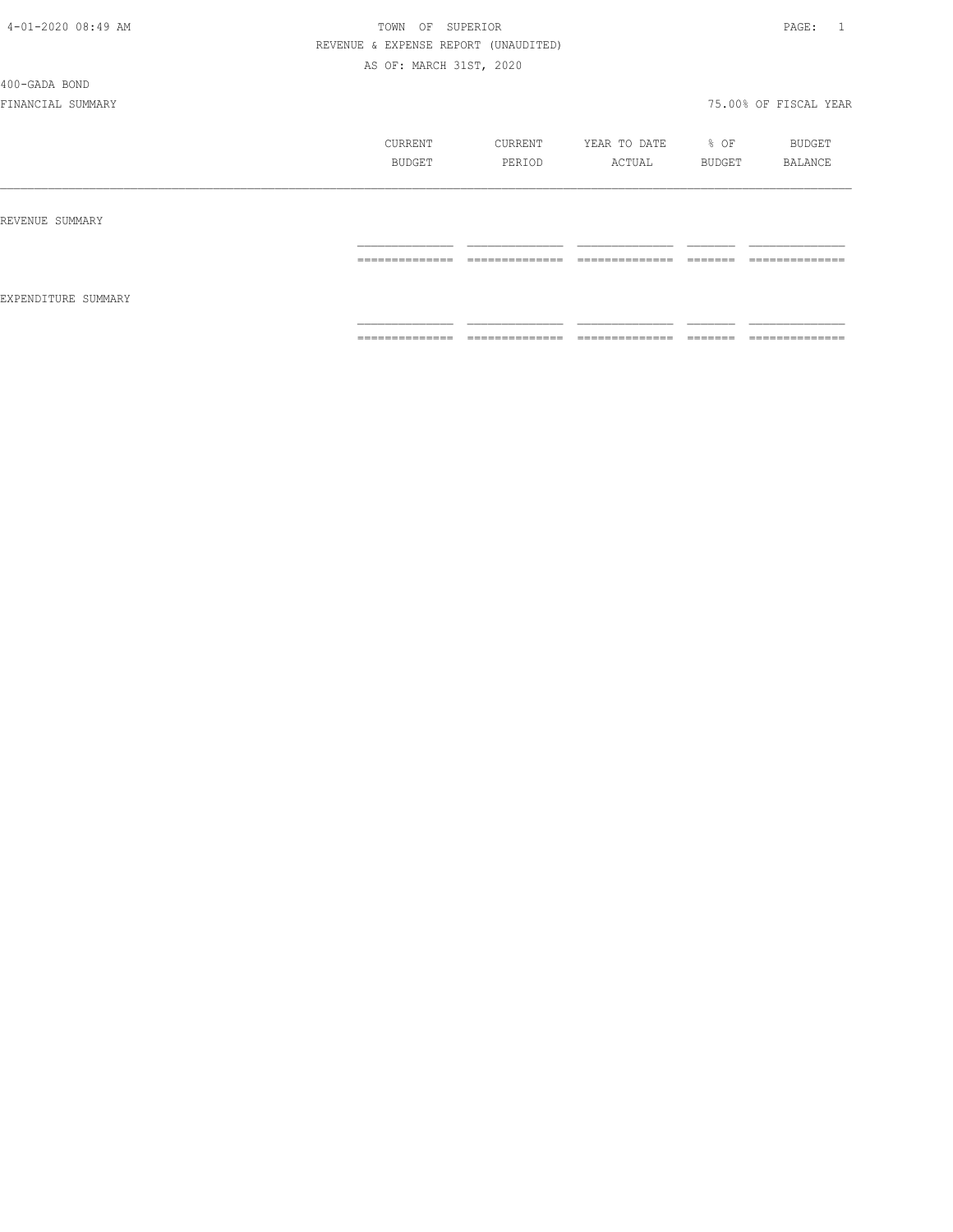410-MPC BOND

|                     | CURRENT<br>BUDGET   | CURRENT<br>PERIOD                 | YEAR TO DATE<br>ACTUAL | % OF<br>BUDGET      | BUDGET<br>BALANCE                 |
|---------------------|---------------------|-----------------------------------|------------------------|---------------------|-----------------------------------|
| REVENUE SUMMARY     |                     |                                   |                        |                     |                                   |
| EXPENDITURE SUMMARY | --------------<br>. | --------------<br>_______________ | ---------------<br>.   | -------<br>________ | --------------<br>_______________ |
|                     | ==============      | ==============                    | ==============         | <b>EEEEEE</b>       | ==============                    |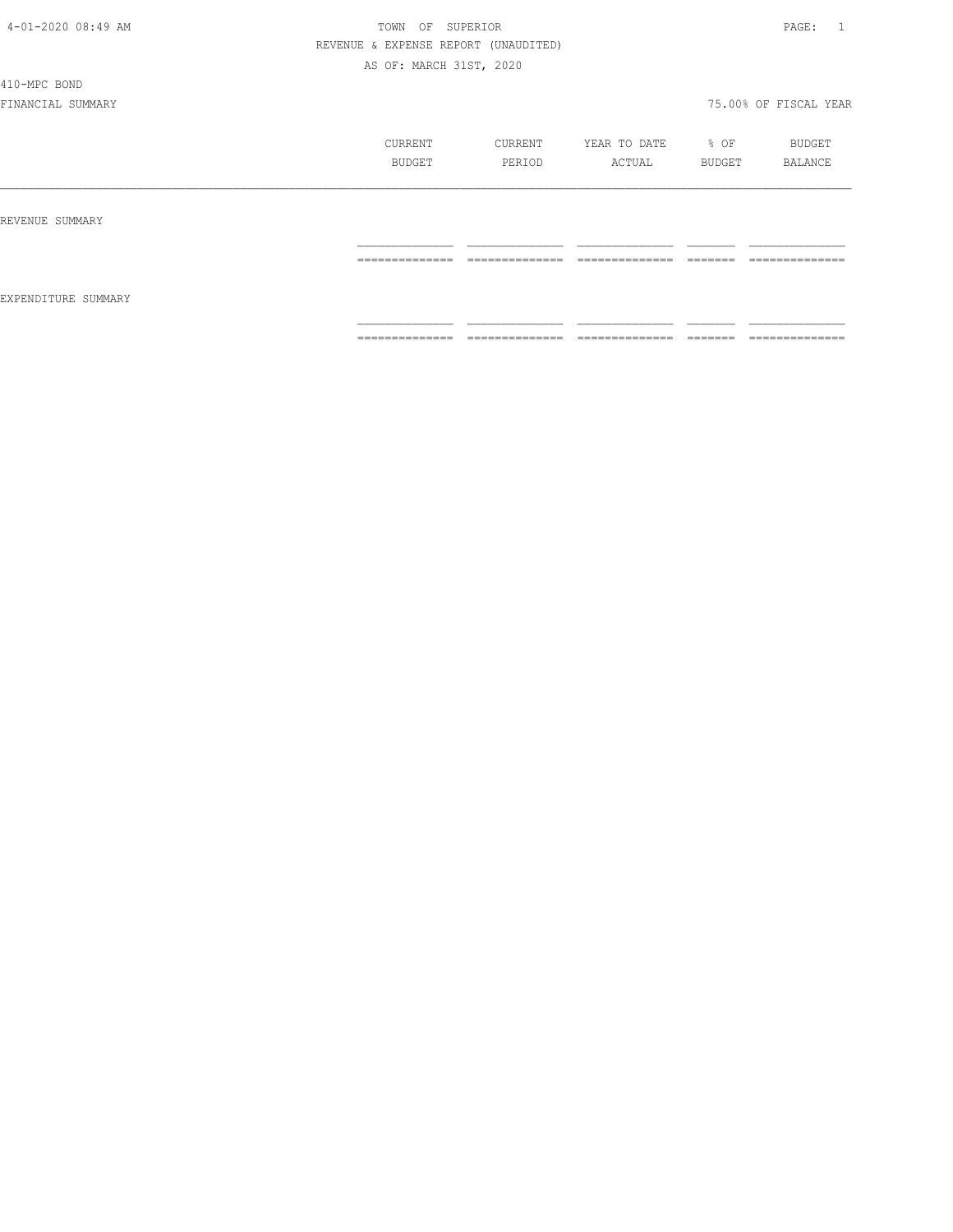#### 500-GRANTS

|                                    | CURRENT<br><b>BUDGET</b>                                      | CURRENT<br>PERIOD | YEAR TO DATE<br>ACTUAL                  | % OF<br><b>BUDGET</b> | <b>BUDGET</b><br><b>BALANCE</b> |
|------------------------------------|---------------------------------------------------------------|-------------------|-----------------------------------------|-----------------------|---------------------------------|
| REVENUE SUMMARY                    |                                                               |                   |                                         |                       |                                 |
| NON-DEPARTMENTAL                   | 2, 145, 354.00                                                | 0.00              | 0.00                                    | 0.00                  | 2,145,354.00                    |
| POLICE GRANTS                      | 0.00                                                          | 0.00              | 11,508.11                               |                       | $0.00$ ( $11,508.11$ )          |
| FIRE GRANTS                        | 0.00                                                          | 0.00              | 1,500.00                                |                       | $0.00$ ( $1,500.00$ )           |
| RECREATION GRANTS                  | 0.00                                                          | 0.00              | 123,510.93                              | $0.00$ (              | 123,510.93)                     |
| TOTAL REVENUES                     | 2, 145, 354.00                                                | 0.00              | 136,519.04                              |                       | 6.36 2,008,834.96               |
| EXPENDITURE SUMMARY                |                                                               |                   |                                         |                       |                                 |
| NON-DEPARTMENTAL                   | 2, 145, 354.00                                                | 0.00              | 0.00                                    |                       | $0.00 \qquad 2,145,354.00$      |
| POLICE GRANTS                      | 0.00                                                          | 0.00              | 7,180.61                                |                       | $0.00$ ( $7,180.61$ )           |
| FIRE GRANTS                        | 0.00                                                          | 0.00              | 22,692.59                               |                       | 0.00(22,692.59)                 |
| RECREATION GRANTS                  | 0.00                                                          | 41,797.71         | 227,132.73                              | $0.00$ (              | 227, 132. 73)                   |
| TOTAL EXPENDITURES                 | 2, 145, 354.00 41, 797.71 257, 005.93 11.98<br>============== |                   |                                         |                       | 1,888,348.07<br>==============  |
| REVENUES OVER/(UNDER) EXPENDITURES |                                                               |                   | $0.00$ ( $41,797.71$ ) ( $120,486.89$ ) |                       | 120,486.89                      |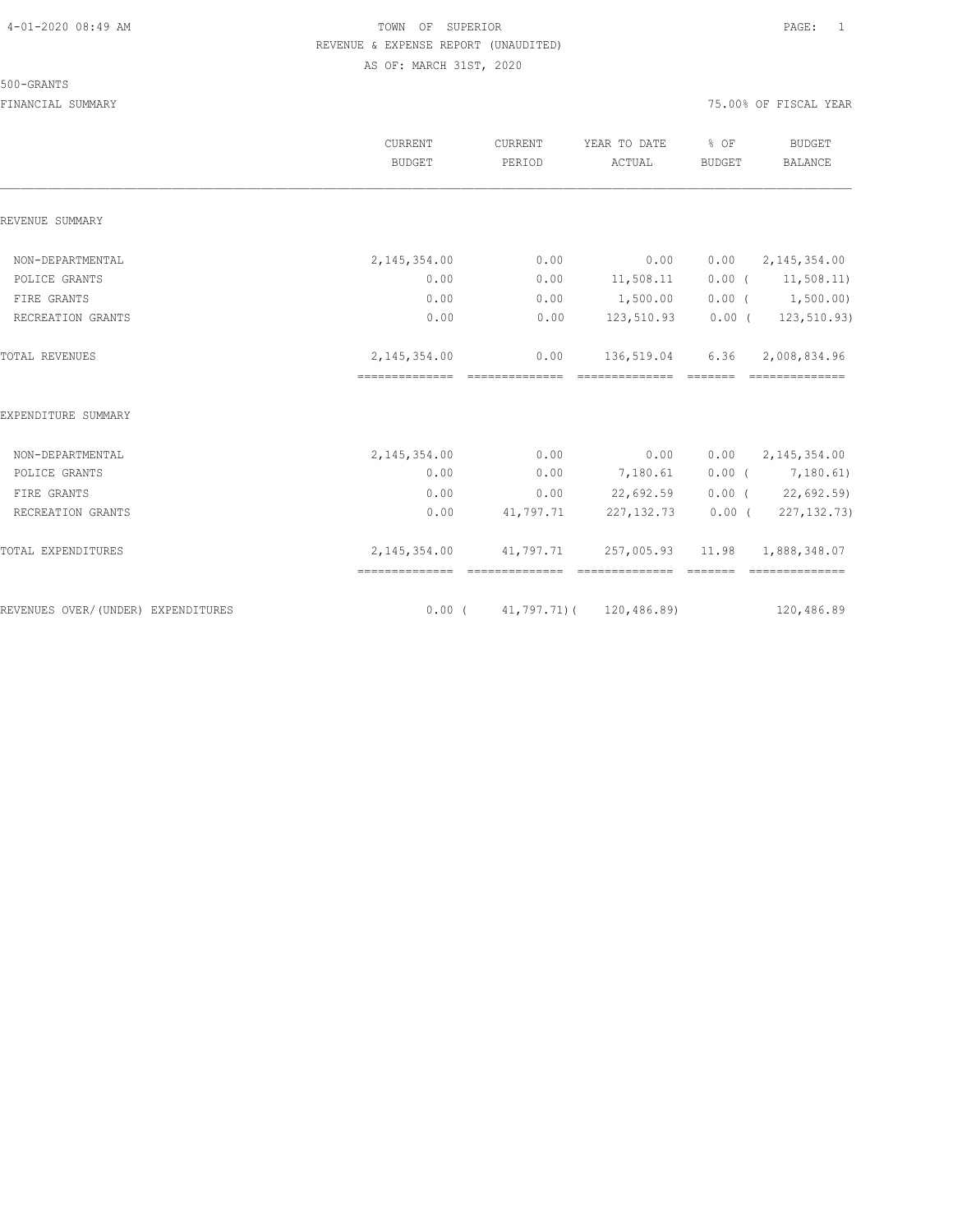# 510-Emergency Services

|                                    | CURRENT<br><b>BUDGET</b> | CURRENT<br>PERIOD | YEAR TO DATE<br>ACTUAL | % OF<br><b>BUDGET</b> | BUDGET<br><b>BALANCE</b> |
|------------------------------------|--------------------------|-------------------|------------------------|-----------------------|--------------------------|
| REVENUE SUMMARY                    |                          |                   |                        |                       |                          |
| RC EMERGENCY SERV-FIRE             | 0.00                     | 0.00              | 99,500.00              | $0.00$ (              | 99,500.00)               |
| RC EMERGENCY SERV-POLICE           | 200,000.00               | 0.00              | 100,500.00             | 50.25                 | 99,500.00                |
| <b>TOTAL REVENUES</b>              | 200,000.00               | 0.00              | 200,000.00             | 100.00                | 0.00                     |
|                                    | ==============           |                   |                        |                       |                          |
| EXPENDITURE SUMMARY                |                          |                   |                        |                       |                          |
| RC EMERGENCY SERV-FIRE             | 99,500.00                | 4,999.01          | 35, 340.54 35.52       |                       | 64,159.46                |
| RC EMERGENCY SERV-POLICE           | 100,500.00               | 273.10            | 75,242.45              | 74.87                 | 25, 257.55               |
| TOTAL EXPENDITURES                 | 200,000.00               | 5,272.11          | 110,582.99             | 55.29                 | 89, 417.01               |
| REVENUES OVER/(UNDER) EXPENDITURES | $0.00$ (                 |                   | 5, 272.11) 89, 417.01  | $\sim$ $\sim$         | 89, 417.01)              |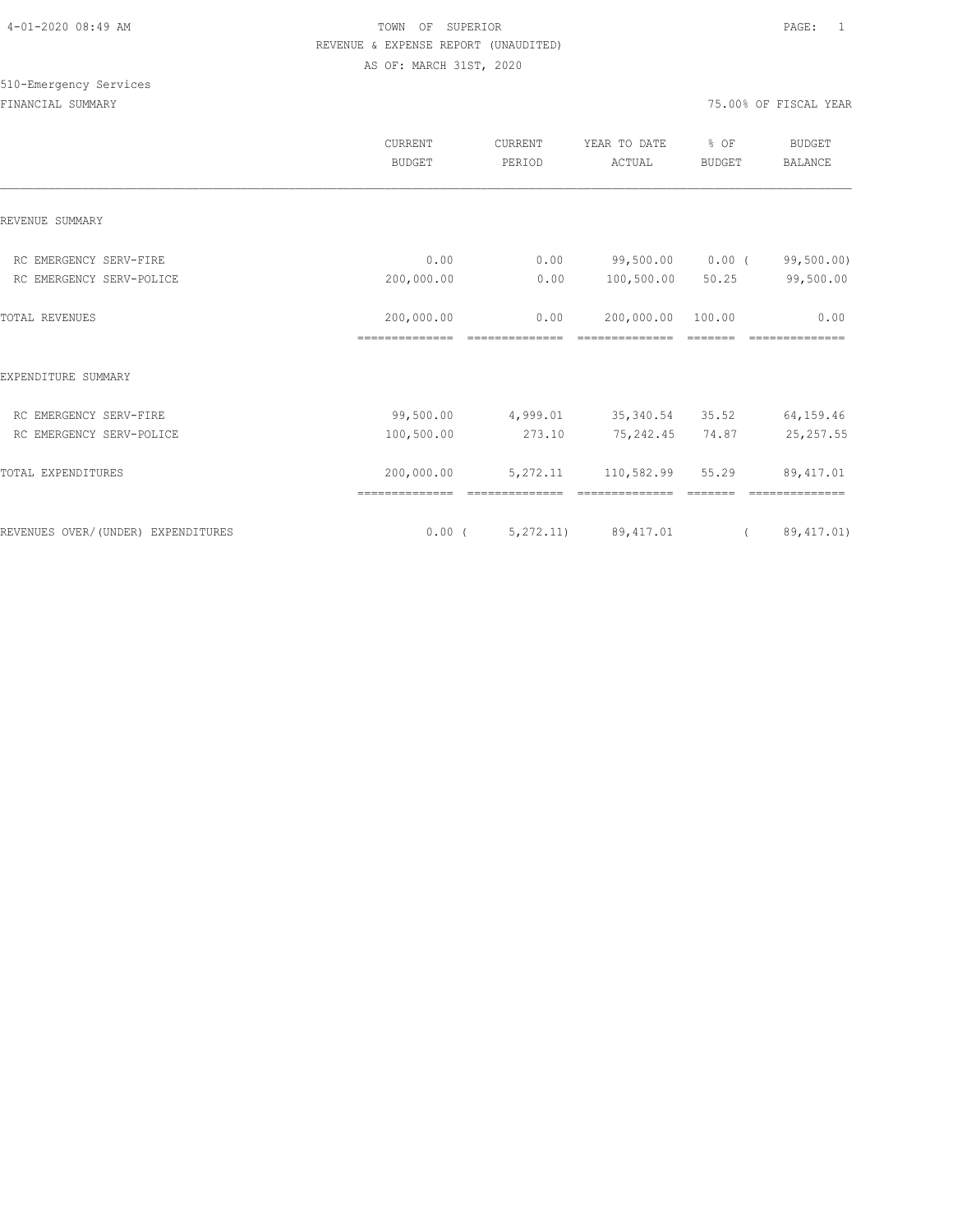|                                    | CURRENT<br><b>BUDGET</b>     | CURRENT<br>PERIOD | YEAR TO DATE<br>ACTUAL | % OF<br><b>BUDGET</b> | <b>BUDGET</b><br><b>BALANCE</b> |
|------------------------------------|------------------------------|-------------------|------------------------|-----------------------|---------------------------------|
| REVENUE SUMMARY                    |                              |                   |                        |                       |                                 |
| MAYOR & COUNCIL                    | 300,000.00                   | 500,000.00        | 500,000.00             | $166.67$ (            | 200,000.00)                     |
| RECREATION                         | 200,000.00                   | 0.00              | 0.00                   | 0.00                  | 200,000.00                      |
| ECONOMIC DEVELOPMENT               | 100,000.00                   | 350,000.00        | 350,000.00             | $350.00$ (            | 250,000.00)                     |
| TOTAL REVENUES                     | 600,000.00<br>============== | 850,000.00        | 850,000.00             | 141.67 (              | 250,000.00)                     |
| EXPENDITURE SUMMARY                |                              |                   |                        |                       |                                 |
| MAYOR & COUNCIL                    | 300,000.00                   | 20,799.72         | 94,549.00              | 31.52                 | 205, 451.00                     |
| RECREATION                         | 200,000.00                   | 3,747.00          | 227,500.64             | $113.75$ (            | 27,500.64)                      |
| ECONOMIC DEVELOPMENT               | 100,000.00                   | 0.00              | 100,000.00             | 100.00                | 0.00                            |
| TOTAL EXPENDITURES                 | 600,000.00                   | 24,546.72         | 422,049.64             | 70.34                 | 177,950.36                      |
| REVENUES OVER/(UNDER) EXPENDITURES | 0.00                         | 825, 453.28       | 427,950.36             |                       | 427,950.36)                     |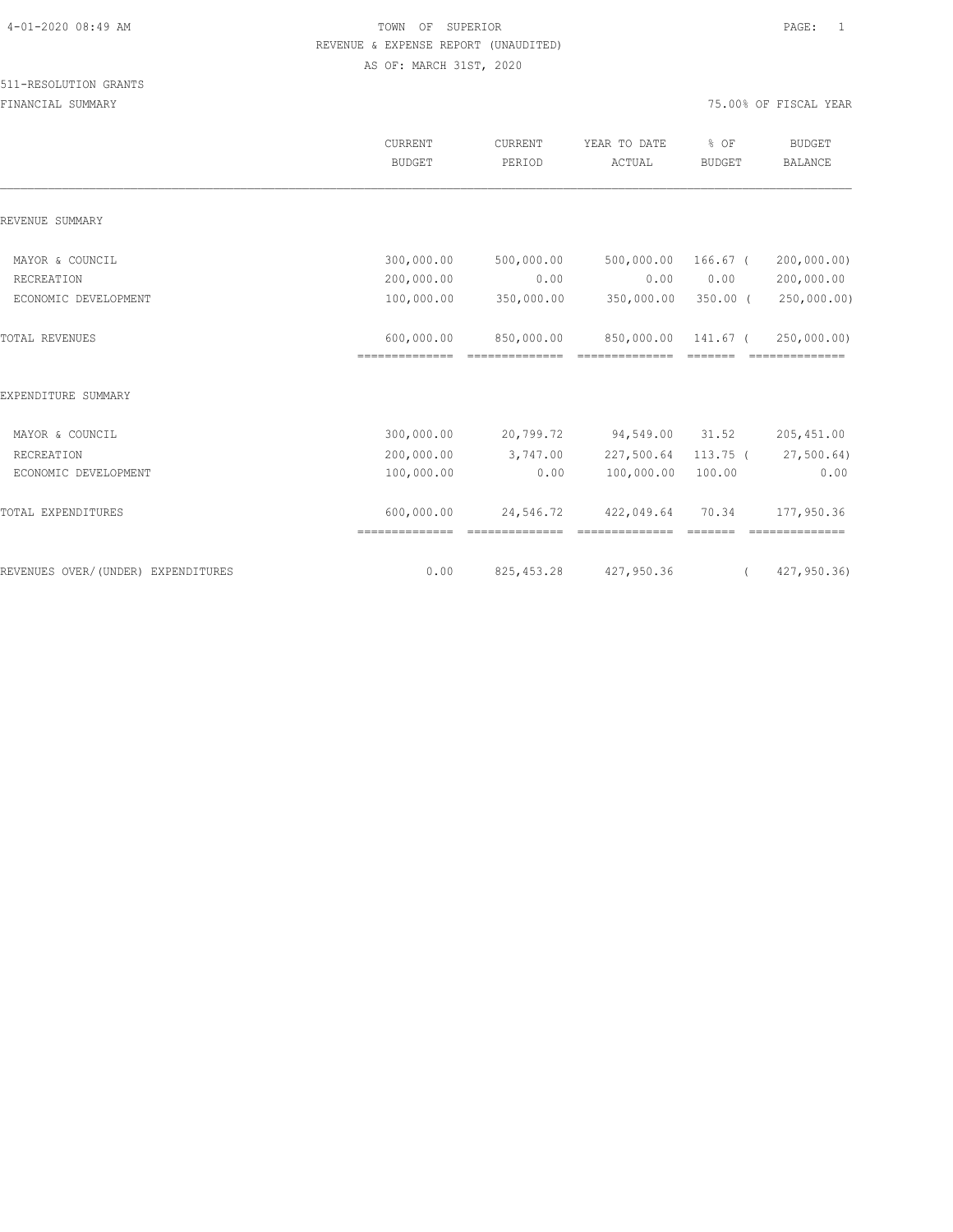# 800-FIRE DEPT PENSION

|                     | CURRENT        | CURRENT             | YEAR TO DATE         | % OF              | BUDGET              |
|---------------------|----------------|---------------------|----------------------|-------------------|---------------------|
|                     | BUDGET         | PERIOD              | ACTUAL               | BUDGET            | BALANCE             |
| REVENUE SUMMARY     |                |                     |                      |                   |                     |
| EXPENDITURE SUMMARY | -------------- | --------------      | ---------------      | -------           | --------------      |
|                     | .              | ---------------     | _______________      | ________          | _______________     |
|                     | ============== | ______________<br>. | _______________<br>. | -------<br>====== | --------------<br>. |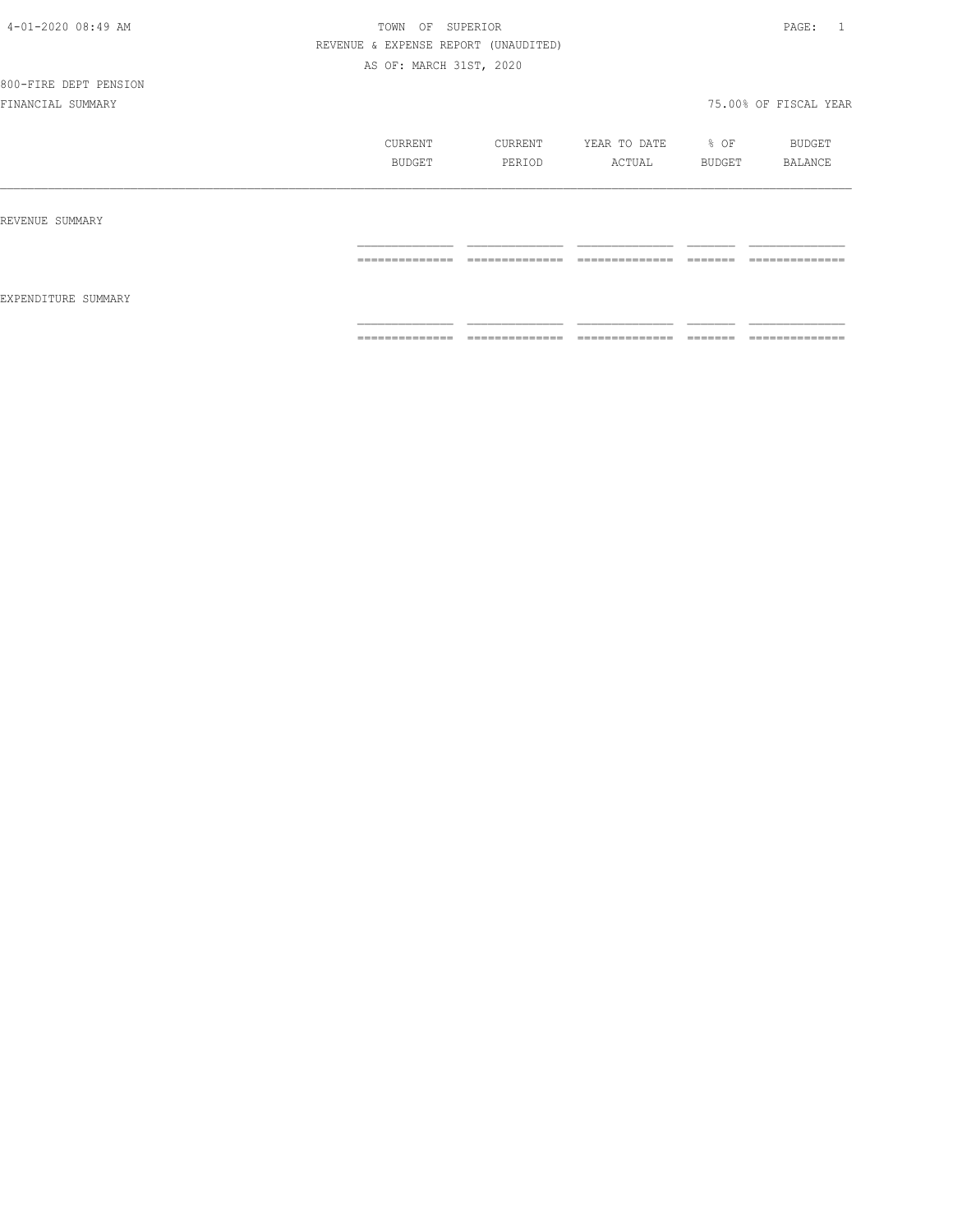810-LGIP

|                     | CURRENT<br>BUDGET | CURRENT<br>PERIOD                 | YEAR TO DATE<br>ACTUAL                                                                                                                                                                                                                                                                                                                                                                                                                                                                 | % OF<br>BUDGET                                                                                                                                                                                                                                                                                                                                                                                                                                         | <b>BUDGET</b><br>BALANCE       |
|---------------------|-------------------|-----------------------------------|----------------------------------------------------------------------------------------------------------------------------------------------------------------------------------------------------------------------------------------------------------------------------------------------------------------------------------------------------------------------------------------------------------------------------------------------------------------------------------------|--------------------------------------------------------------------------------------------------------------------------------------------------------------------------------------------------------------------------------------------------------------------------------------------------------------------------------------------------------------------------------------------------------------------------------------------------------|--------------------------------|
| REVENUE SUMMARY     |                   |                                   |                                                                                                                                                                                                                                                                                                                                                                                                                                                                                        |                                                                                                                                                                                                                                                                                                                                                                                                                                                        |                                |
| EXPENDITURE SUMMARY | ==============    | ______________<br>_______________ | ______________<br>.                                                                                                                                                                                                                                                                                                                                                                                                                                                                    | --------<br>-------                                                                                                                                                                                                                                                                                                                                                                                                                                    | --------------<br>------------ |
|                     | ==============    | $2222222222222222$                | $\begin{array}{cccccccccc} \multicolumn{2}{c}{} & \multicolumn{2}{c}{} & \multicolumn{2}{c}{} & \multicolumn{2}{c}{} & \multicolumn{2}{c}{} & \multicolumn{2}{c}{} & \multicolumn{2}{c}{} & \multicolumn{2}{c}{} & \multicolumn{2}{c}{} & \multicolumn{2}{c}{} & \multicolumn{2}{c}{} & \multicolumn{2}{c}{} & \multicolumn{2}{c}{} & \multicolumn{2}{c}{} & \multicolumn{2}{c}{} & \multicolumn{2}{c}{} & \multicolumn{2}{c}{} & \multicolumn{2}{c}{} & \multicolumn{2}{c}{} & \mult$ | $\begin{tabular}{ll} \multicolumn{3}{c}{\textbf{2.5}} & \multicolumn{3}{c}{\textbf{2.5}} & \multicolumn{3}{c}{\textbf{2.5}} \\ \multicolumn{3}{c}{\textbf{3.5}} & \multicolumn{3}{c}{\textbf{4.5}} & \multicolumn{3}{c}{\textbf{5.5}} \\ \multicolumn{3}{c}{\textbf{5.5}} & \multicolumn{3}{c}{\textbf{6.5}} & \multicolumn{3}{c}{\textbf{7.5}} \\ \multicolumn{3}{c}{\textbf{6.5}} & \multicolumn{3}{c}{\textbf{7.5}} & \multicolumn{3}{c}{\textbf{8$ | --------------                 |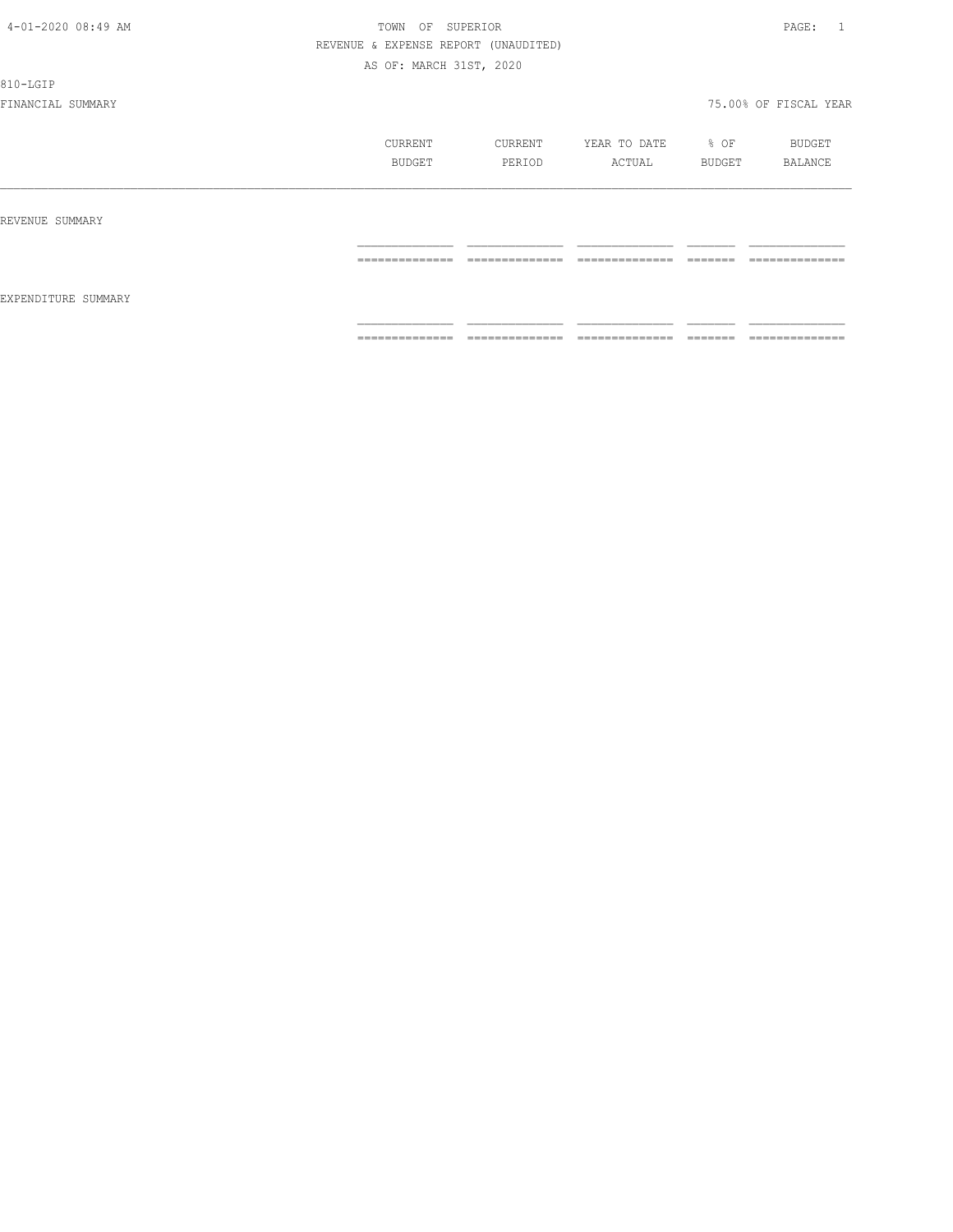#### 820-EXPLORERS

|                     | CURRENT<br>BUDGET | CURRENT<br>PERIOD               | YEAR TO DATE<br>ACTUAL | % OF<br>BUDGET      | BUDGET<br>BALANCE                 |
|---------------------|-------------------|---------------------------------|------------------------|---------------------|-----------------------------------|
| REVENUE SUMMARY     |                   |                                 |                        |                     |                                   |
| EXPENDITURE SUMMARY | ==============    | ______________<br>------------- | ______________<br>.    | --------<br>------- | ______________<br>------------    |
|                     | --------------    | ==============                  | ==============         | --------<br>------- | ______________<br>--------------- |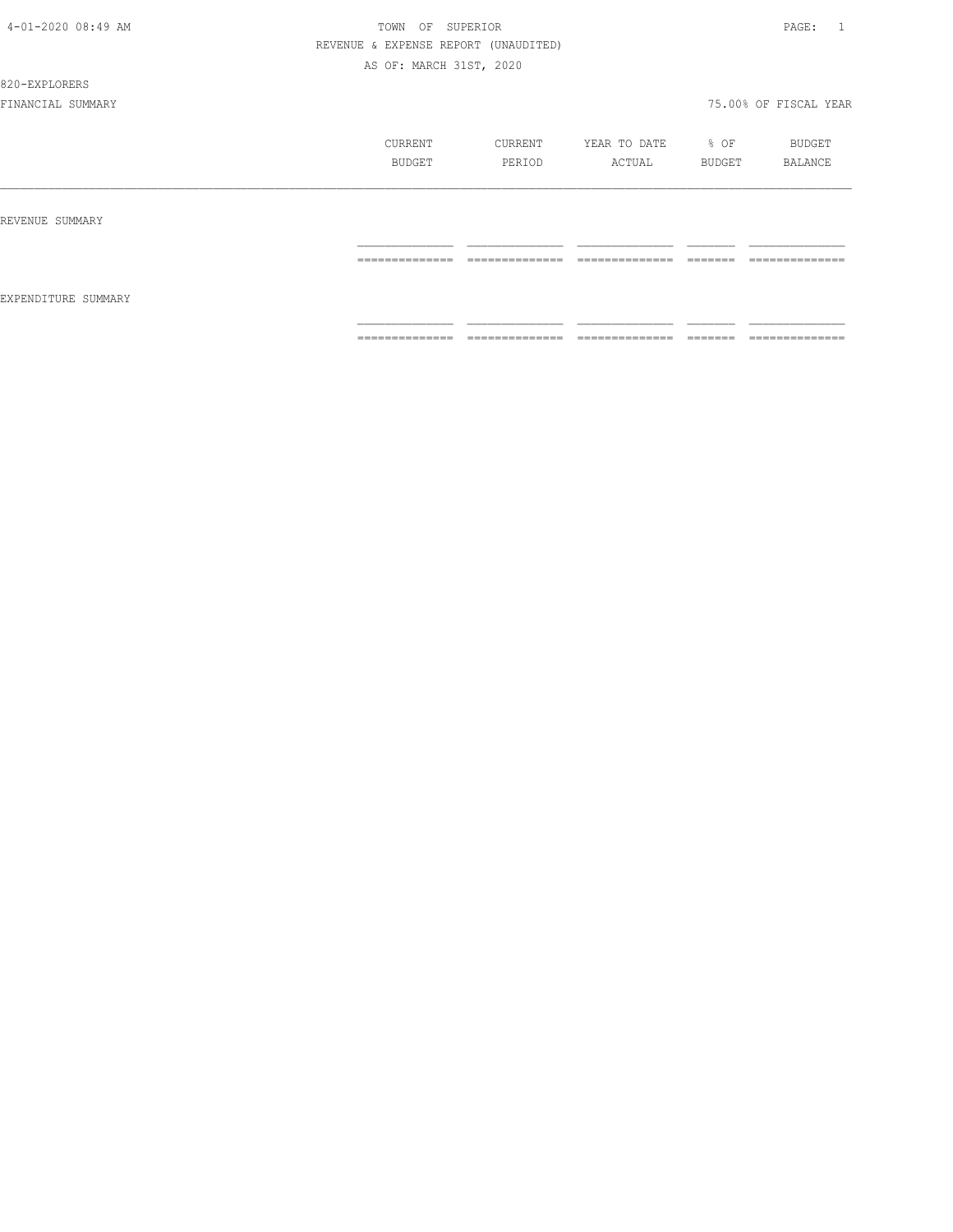830-TOYS FOR TOTS

|                                     | CURRENT<br><b>BUDGET</b> | CURRENT<br>PERIOD | YEAR TO DATE<br>ACTUAL | % OF<br><b>BUDGET</b> | <b>BUDGET</b><br>BALANCE    |
|-------------------------------------|--------------------------|-------------------|------------------------|-----------------------|-----------------------------|
| REVENUE SUMMARY                     |                          |                   |                        |                       |                             |
| NON-DEPARTMENTAL                    | 0.00                     | 0.00              |                        |                       | 2,375.00 0.00 (2,375.00)    |
| TOTAL REVENUES                      | 0.00                     | 0.00              | 2,375.00               |                       | $0.00$ ( $2,375.00$ )       |
| EXPENDITURE SUMMARY                 |                          |                   |                        |                       |                             |
| NON-DEPARTMENTAL                    | 0.00                     | 0.00              |                        |                       | $1,856.03$ 0.00 ( 1,856.03) |
| TOTAL EXPENDITURES                  | 0.00                     | 0.00              |                        |                       | $1,856.03$ 0.00 ( 1,856.03) |
| REVENUES OVER/ (UNDER) EXPENDITURES | 0.00                     | 0.00              | 518.97                 |                       | 518.97)                     |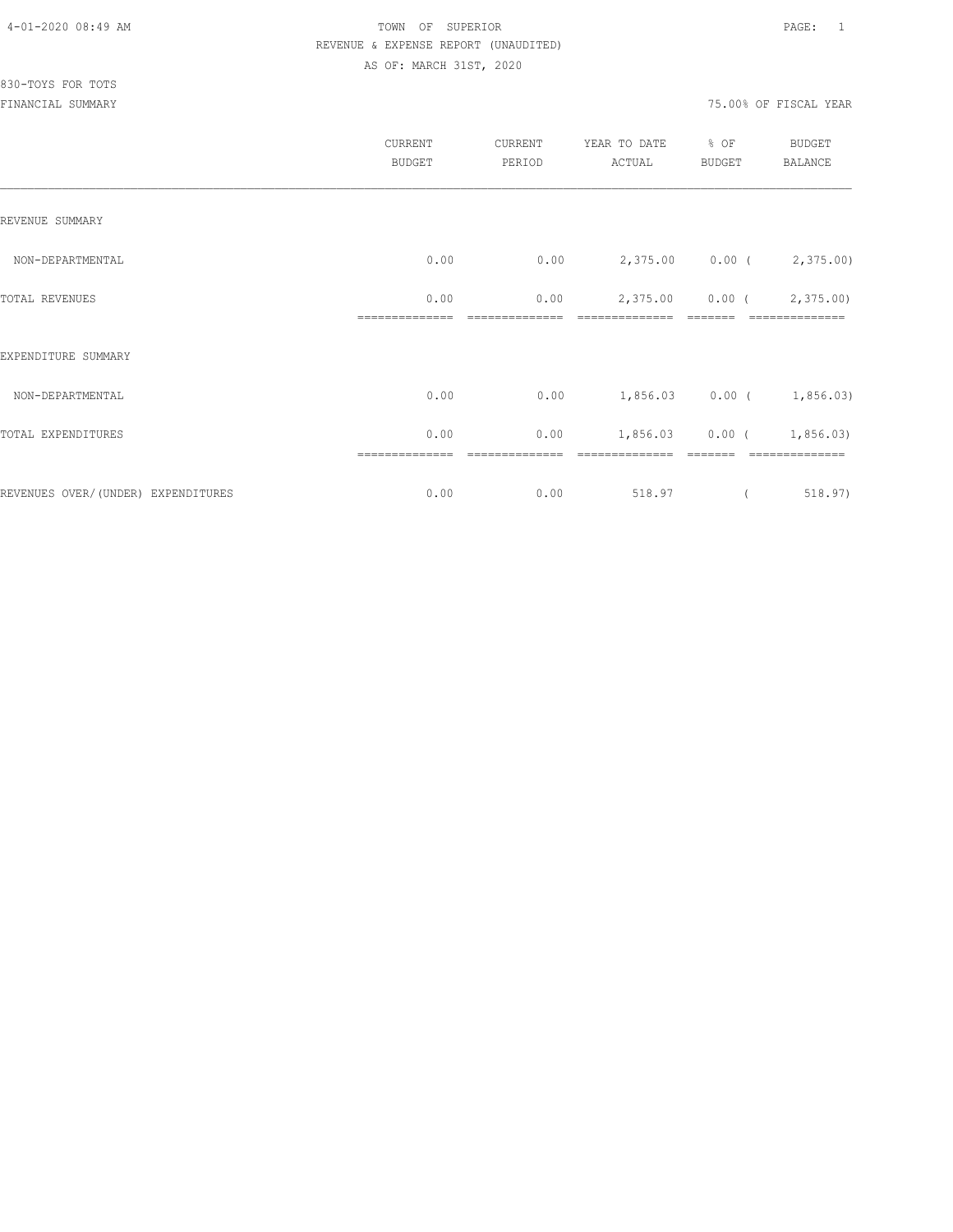840-GENERAL FIXED ASSETS

|                     | CURRENT<br>BUDGET                                                                                                                                                                                                                                                                                                                                                                                                                                                                            | CURRENT<br>PERIOD                                                                                                                                                                                                                                                                                                                                                                                                                                                                      | YEAR TO DATE<br>ACTUAL                                                                                                                                                                                                                                                                                                                                                                                                                                                                       | % OF<br>BUDGET      | BUDGET<br>BALANCE              |
|---------------------|----------------------------------------------------------------------------------------------------------------------------------------------------------------------------------------------------------------------------------------------------------------------------------------------------------------------------------------------------------------------------------------------------------------------------------------------------------------------------------------------|----------------------------------------------------------------------------------------------------------------------------------------------------------------------------------------------------------------------------------------------------------------------------------------------------------------------------------------------------------------------------------------------------------------------------------------------------------------------------------------|----------------------------------------------------------------------------------------------------------------------------------------------------------------------------------------------------------------------------------------------------------------------------------------------------------------------------------------------------------------------------------------------------------------------------------------------------------------------------------------------|---------------------|--------------------------------|
| REVENUE SUMMARY     |                                                                                                                                                                                                                                                                                                                                                                                                                                                                                              |                                                                                                                                                                                                                                                                                                                                                                                                                                                                                        |                                                                                                                                                                                                                                                                                                                                                                                                                                                                                              |                     |                                |
| EXPENDITURE SUMMARY | ______________<br>-------------                                                                                                                                                                                                                                                                                                                                                                                                                                                              | ______________                                                                                                                                                                                                                                                                                                                                                                                                                                                                         | ______________                                                                                                                                                                                                                                                                                                                                                                                                                                                                               | --------<br>------- | ______________<br>------------ |
|                     | $\begin{array}{c} \multicolumn{2}{c} {\textbf{1}} & \multicolumn{2}{c} {\textbf{2}} & \multicolumn{2}{c} {\textbf{3}} & \multicolumn{2}{c} {\textbf{4}} \\ \multicolumn{2}{c} {\textbf{2}} & \multicolumn{2}{c} {\textbf{3}} & \multicolumn{2}{c} {\textbf{4}} & \multicolumn{2}{c} {\textbf{5}} & \multicolumn{2}{c} {\textbf{6}} \\ \multicolumn{2}{c} {\textbf{4}} & \multicolumn{2}{c} {\textbf{5}} & \multicolumn{2}{c} {\textbf{6}} & \multicolumn{2}{c} {\textbf{6}} & \multicolumn{$ | $\begin{array}{cccccccccc} \multicolumn{2}{c}{} & \multicolumn{2}{c}{} & \multicolumn{2}{c}{} & \multicolumn{2}{c}{} & \multicolumn{2}{c}{} & \multicolumn{2}{c}{} & \multicolumn{2}{c}{} & \multicolumn{2}{c}{} & \multicolumn{2}{c}{} & \multicolumn{2}{c}{} & \multicolumn{2}{c}{} & \multicolumn{2}{c}{} & \multicolumn{2}{c}{} & \multicolumn{2}{c}{} & \multicolumn{2}{c}{} & \multicolumn{2}{c}{} & \multicolumn{2}{c}{} & \multicolumn{2}{c}{} & \multicolumn{2}{c}{} & \mult$ | $\begin{array}{c} \multicolumn{2}{c} {\textbf{1}} & \multicolumn{2}{c} {\textbf{2}} & \multicolumn{2}{c} {\textbf{3}} & \multicolumn{2}{c} {\textbf{4}} \\ \multicolumn{2}{c} {\textbf{2}} & \multicolumn{2}{c} {\textbf{3}} & \multicolumn{2}{c} {\textbf{4}} & \multicolumn{2}{c} {\textbf{5}} & \multicolumn{2}{c} {\textbf{6}} \\ \multicolumn{2}{c} {\textbf{4}} & \multicolumn{2}{c} {\textbf{5}} & \multicolumn{2}{c} {\textbf{6}} & \multicolumn{2}{c} {\textbf{6}} & \multicolumn{$ | --------<br>------- | --------------                 |